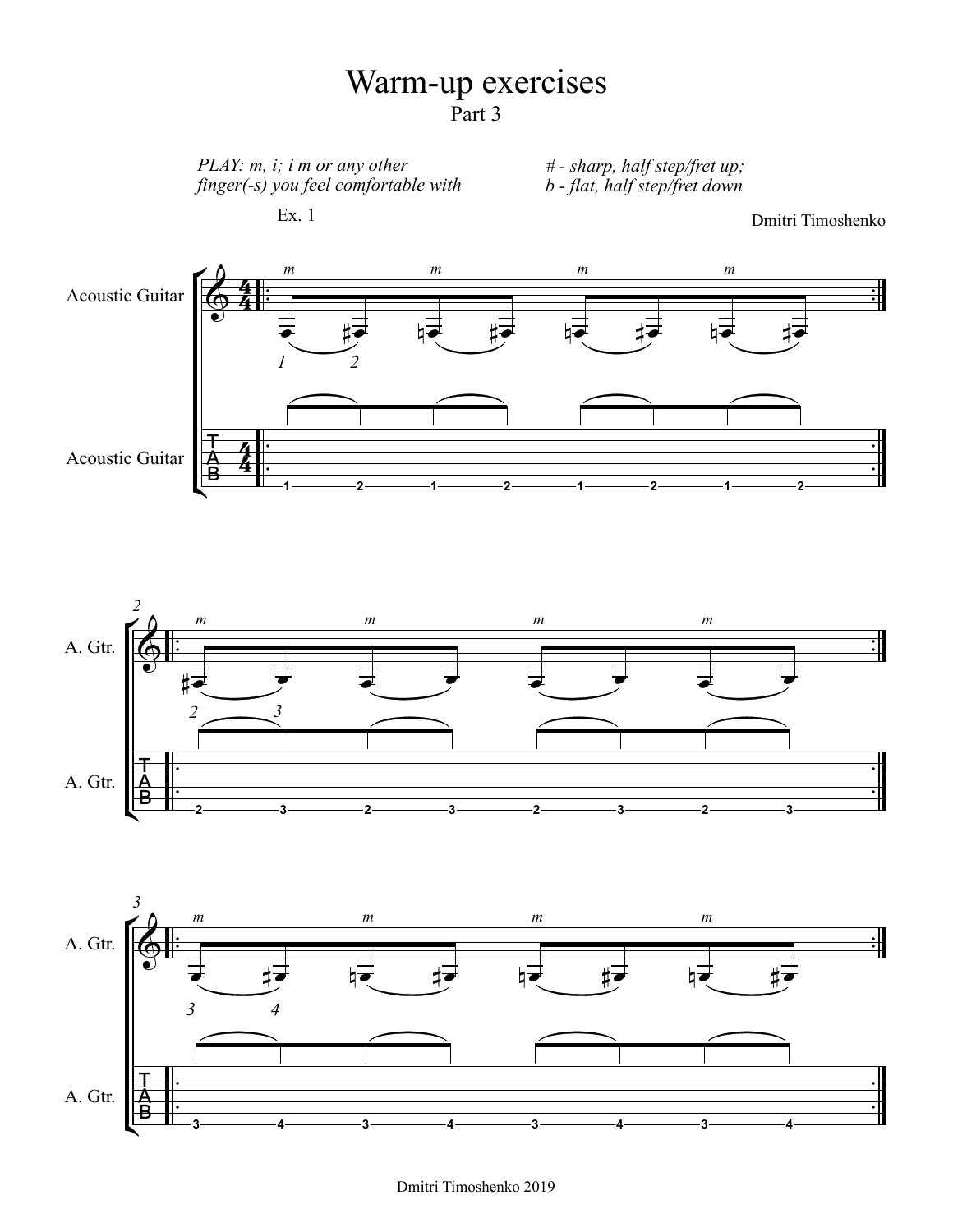





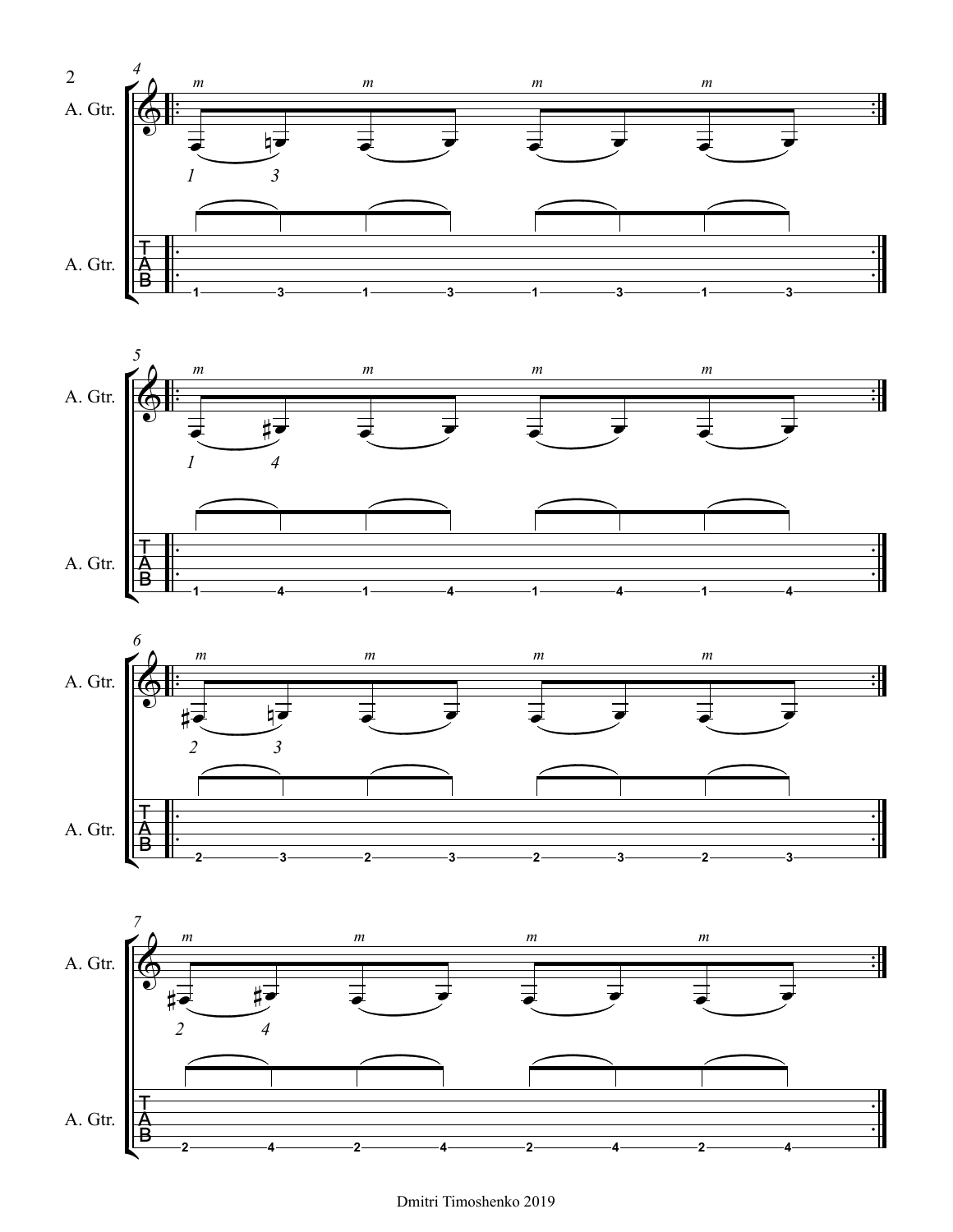

![](_page_2_Figure_2.jpeg)

![](_page_2_Figure_3.jpeg)

![](_page_2_Figure_4.jpeg)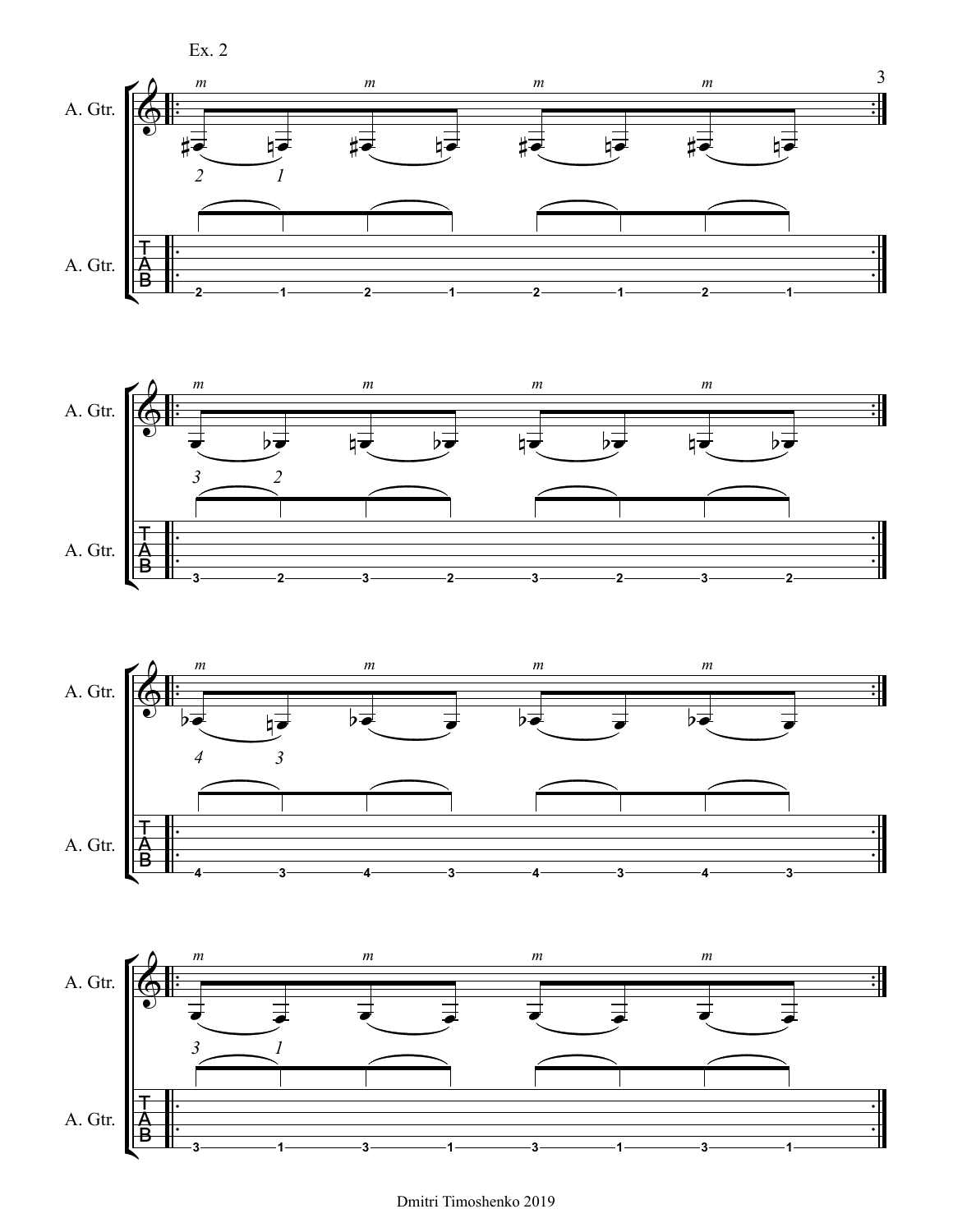![](_page_3_Figure_0.jpeg)

![](_page_3_Figure_1.jpeg)

![](_page_3_Figure_2.jpeg)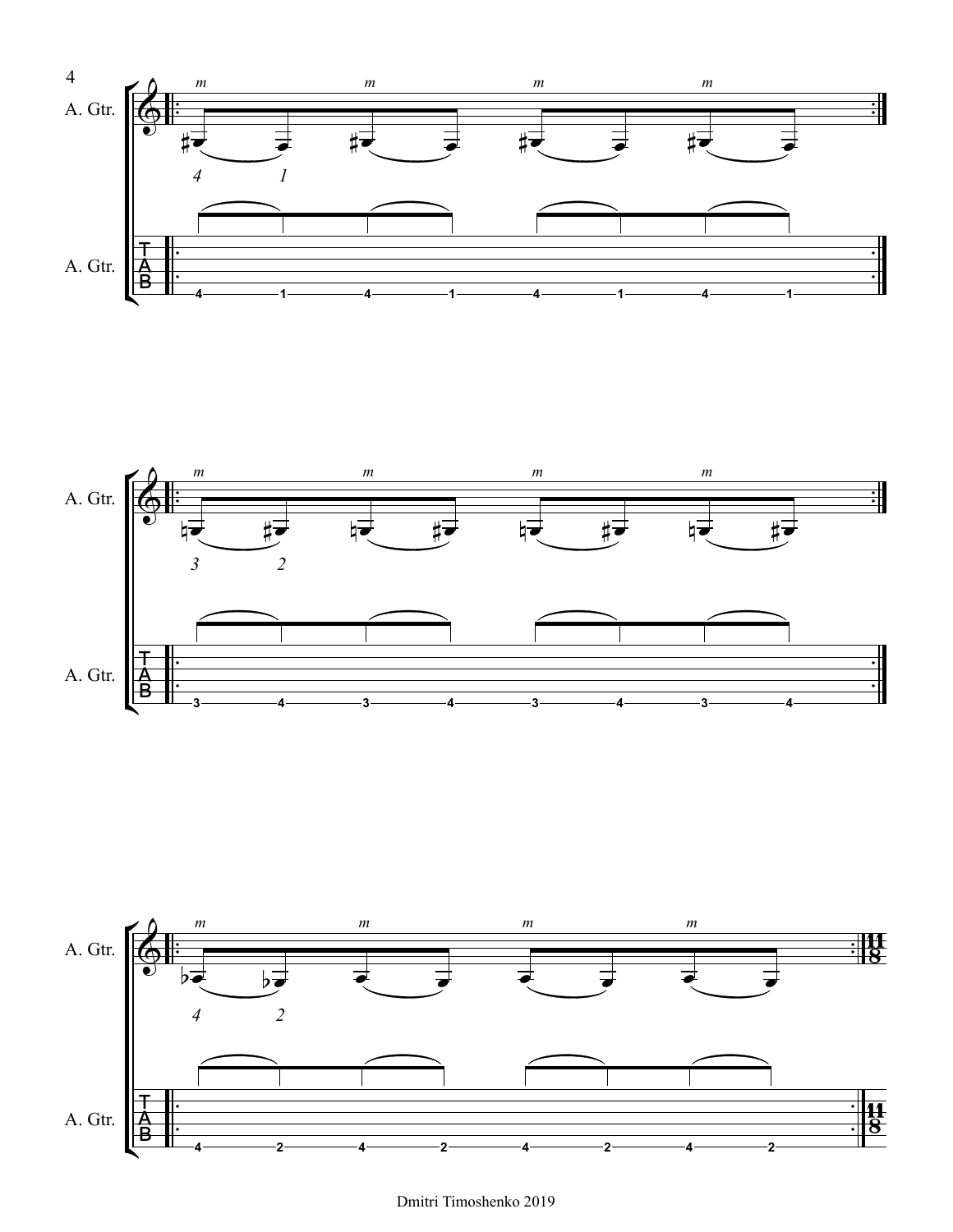![](_page_4_Figure_0.jpeg)

![](_page_4_Figure_1.jpeg)